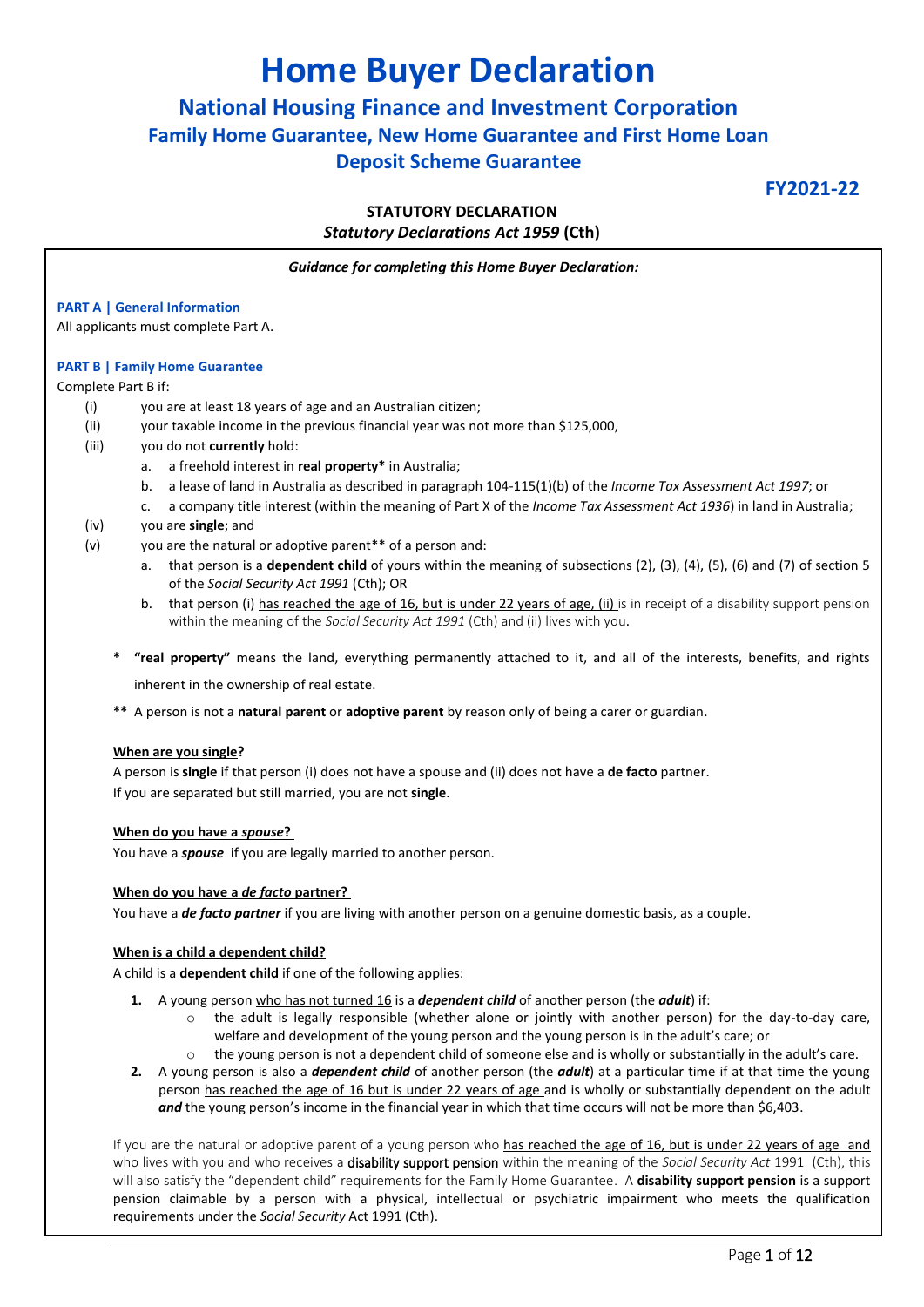#### **When is a child not a dependent child?**

- **1.** A young person *cannot be a dependent child* of an adult unless the adult is an Australian citizen and the young person is either an Australian resident or the young person is living with the adult.
- 2. A young person who has not turned 16 *cannot be a dependent child* if:
	- o the young person is not in full-time education; and
	- o the young person is in receipt of income; and
	- o the rate of that income exceeds \$107.70 per week (which amount is indexed annually by CPI).
- **3.** A young person who has turned 16 *cannot be a dependent child* of another person if the other person is the young person's partner.
- **4.** A young person *cannot be a dependent child* if:
	- o the young person is receiving a *social security pension\*\*\** (other than a disability support pension within the meaning of the *Social Security* Act 1991 (Cth)); or
	- o the young person is receiving *a social security benefit\*\*\*\**; or
	- o the young person is receiving payments under a program included in the programs known as *Labour Market Programs.*
- \*\*\* "social security pension" means an age pension, a disability support pension\*\*\*\*\*, a wife pension, a carer payment, a pension PP (single), a sole parent pension, a bereavement allowance, a widow B pension, a mature age partner allowance.
- \*\*\*\* "**social security benefit"** means a widow allowance, a youth allowance, an Austudy allowance, a newstart allowance, a sickness allowance, a special benefit, a partner allowance, a mature age allowance, a benefit PP (partnered) or a parenting allowance.

### **PART C | New Home Guarantee**

Complete Part C if:

- (i) you are at least 18 years of age and an Australian citizen;
- (ii) you are one of two borrowers you are the spouse or de facto partner of the other borrower and you are an eligible first home buyer;
- (iii) you are a single borrower, your taxable income in the previous financial year was not more than \$125,000 or, if you are one of 2 borrowers, your combined taxable incomes in the previous financial year were not more than \$200,000;
- (iv) have **never** held:
	- a. a freehold interest in real property in Australia;
	- b. a lease of land in Australia as described in paragraph 104-115(1)(b) of the *Income Tax Assessment Act 1997*; or
	- c. a company title interest (within the meaning of Part X of the *Income Tax Assessment Act 1936*) in land in Australia; and
- (v) the loan relates to the purchase of an interest in land on which a dwelling is not affixed, the loan relates to building a new dwelling on the land, or the loan relates to the purchase of a newly built dwelling (including a newly built dwelling that is off-the-plan).

### **PART D | First Home Loan Deposit Scheme Guarantee**

### Complete Part D if:

- (i) you are at least 18 years of age and an Australian citizen;
- (ii) you are one of two borrowers you are the spouse or de facto partner of the other borrower and you are an eligible first home buyer;
- (iii) you are a single borrower, your taxable income in the previous financial year was not more than \$125,000 or, if you are one of two borrowers, your combined taxable incomes in the previous financial year were not more than \$200,000;
- (iv) you have **never** or, if you are one of two borrowers, neither of you has **ever** held:
	- a. a freehold interest in real property in Australia;
	- b. a lease of land in Australia as described in paragraph 104-115(1)(b) of the *Income Tax Assessment Act 1997*; or
	- c. a company title interest (within the meaning of Part X of the *Income Tax Assessment Act 1936*) in land in Australia; and
- (v) the loan is for the purchase of residential property or, if the loan relates to the purchase of an interest in land on which a dwelling is not affixed, the loan relates to the construction of a dwelling on the land.

### **PART E | Declaration and Execution**

All applicants must complete Part E.

If there are two (2) borrowers applying for a loan, each borrower must execute a statutory declaration.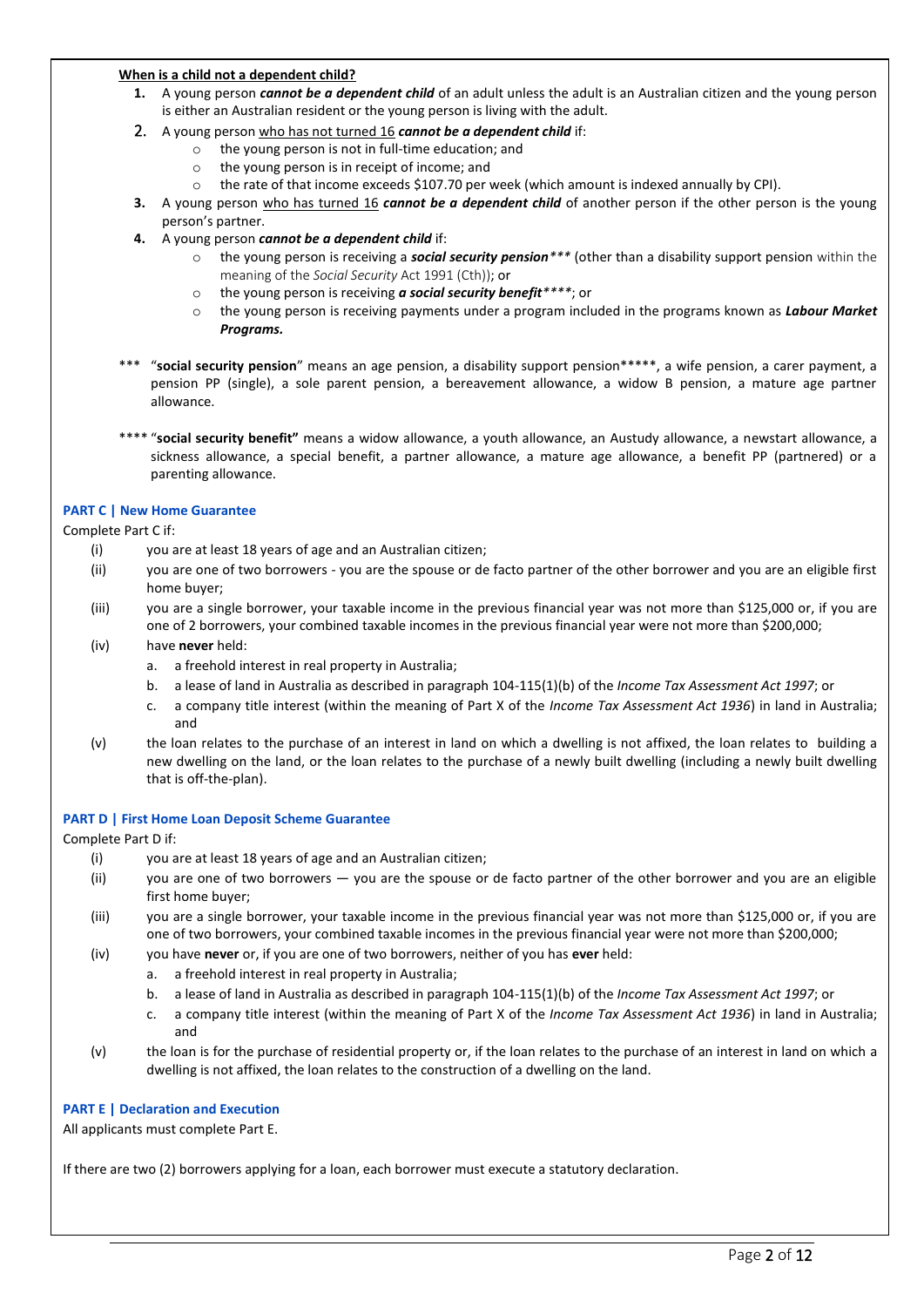# **PART A: General**

| I           |                                                                                                                                                                                                                                                                                                                                                                                                     |                              |                                         |
|-------------|-----------------------------------------------------------------------------------------------------------------------------------------------------------------------------------------------------------------------------------------------------------------------------------------------------------------------------------------------------------------------------------------------------|------------------------------|-----------------------------------------|
| οf          | insert full legal name (including first name, middle name(s) and family name)                                                                                                                                                                                                                                                                                                                       |                              |                                         |
|             | insert current residential address                                                                                                                                                                                                                                                                                                                                                                  | <b>State</b>                 | Postcode                                |
|             | currently employed as                                                                                                                                                                                                                                                                                                                                                                               |                              |                                         |
|             |                                                                                                                                                                                                                                                                                                                                                                                                     | insert current occupation    |                                         |
| (Scheme):   | make the following declaration under the Statutory Declarations Act 1959 (Cth) in connection with<br>the home loan application made by me to the lender and for which I have requested the lender to<br>seek the issue of a Family Home Guarantee, a New Home Guarantee or a Guarantee under the First<br>Home Loan Deposit Scheme under the Australian Government's First Home Loan Deposit Scheme |                              |                                         |
| $\mathbf 1$ | I understand that this Home Buyer Declaration is separate to my application for a home loan<br>made to the lender.                                                                                                                                                                                                                                                                                  |                              |                                         |
| 2           | I have not previously used any name other than the name(s) declared above except for $1$                                                                                                                                                                                                                                                                                                            |                              |                                         |
| 3           | I have resided in each of the Australian jurisdictions marked below (including the jurisdiction<br>where I presently reside): $2$<br>Queensland<br>New South Wales<br>Victoria<br>South Australia<br>Tasmania<br>Other                                                                                                                                                                              | Australian Capital Territory | Western Australia<br>Northern Territory |
| 4           | I am:                                                                                                                                                                                                                                                                                                                                                                                               |                              |                                         |
|             | an Australian citizen<br>a)                                                                                                                                                                                                                                                                                                                                                                         | True                         | False                                   |
|             | at least 18 years of age<br>b)                                                                                                                                                                                                                                                                                                                                                                      | True                         | False                                   |
| 5           | As at the date of this declaration, my relationship status is as follows:                                                                                                                                                                                                                                                                                                                           |                              |                                         |
|             | I have never been married                                                                                                                                                                                                                                                                                                                                                                           |                              |                                         |
|             | I am married                                                                                                                                                                                                                                                                                                                                                                                        |                              |                                         |

 $\overline{a}$ 

 $^1$  Insert all previous names. If no previous names, insert no 'no other previous names' or 'not applicable'.

 $^2$  Check each box (with an '×') for each jurisdiction in which you have lived at any time (including as at the date of this declaration). For Australian jurisdictions that are not specifically identified – being Jervis Bay Territory, Norfolk Island, Christmas Island and/or Cocos (Keeling) Islands – check 'Other' and insert the name of each such jurisdiction on the line next to that box.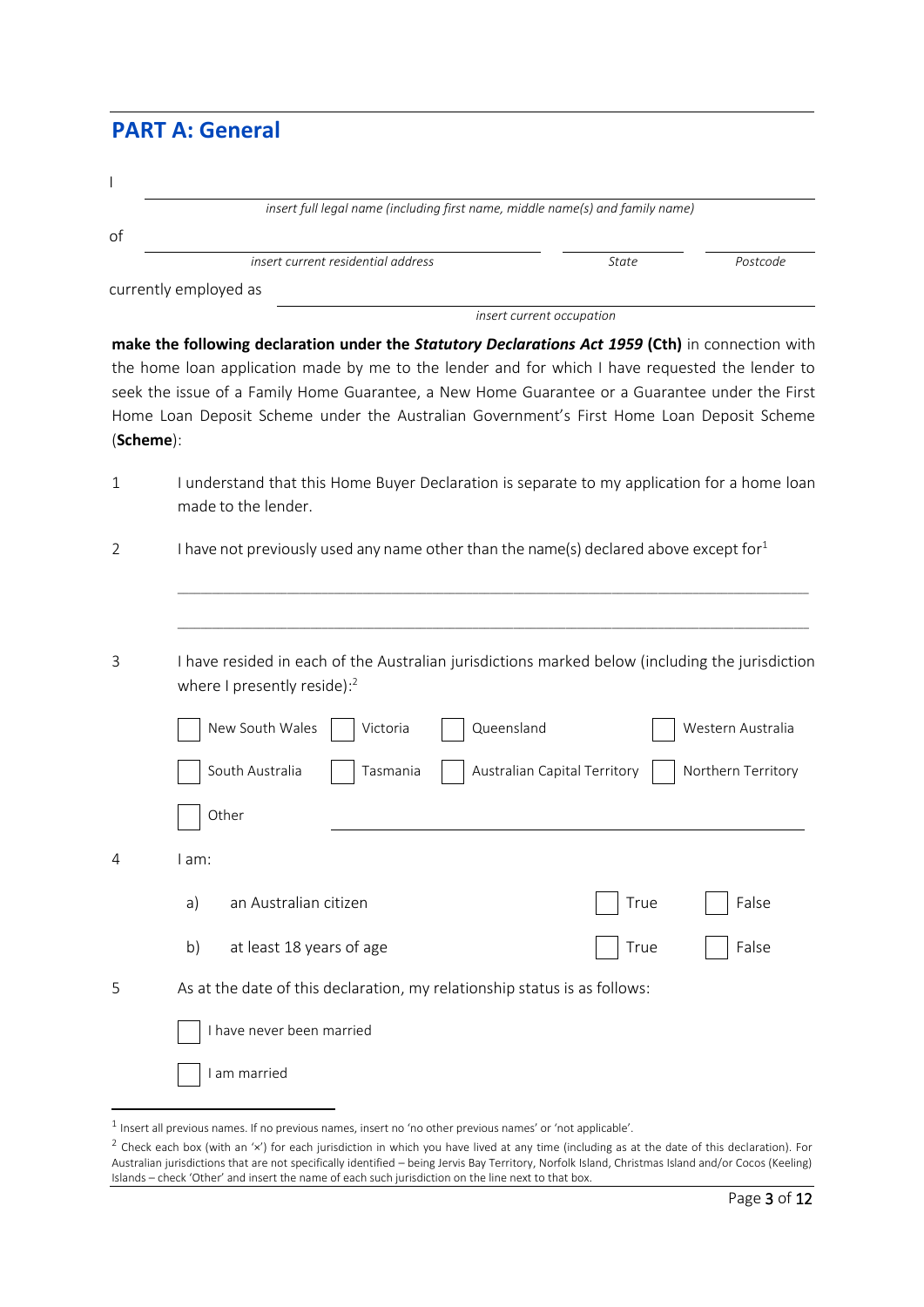|   | am married but separated <sup>3</sup>                                                                                                                                    |
|---|--------------------------------------------------------------------------------------------------------------------------------------------------------------------------|
|   | am divorced                                                                                                                                                              |
|   | I have a de facto partner (i.e. I am in a de facto relationship <sup>4</sup> )                                                                                           |
|   | am a Widow(er)                                                                                                                                                           |
|   | Other: <sup>5</sup>                                                                                                                                                      |
| 6 | l am:                                                                                                                                                                    |
|   | a single applicant, and I confirm that:<br>my taxable income in the preceding income year did<br>not exceed \$ 125,000.<br>False<br>True                                 |
|   | one of two applicants, and I confirm that:<br>the combined taxable income of both applicants in the<br>preceding income year did not exceed \$ 200,000.<br>False<br>True |
|   |                                                                                                                                                                          |

 $\overline{a}$ 

 $3$  A relationship wherein the parties to that relationship have ceased to live together as a couple, notwithstanding that (i) the cohabitation may have been brought to an end by the action or conduct of only one of the parties, (ii) the parties have continued to reside in the same residence or (iii) either party has rendered some household services to the other (per section 49 of the *Family Law Act 1975* (Cth)).

<sup>4</sup> A relationship as a couple living together on a genuine domestic basis(per Section 2F of the *Acts Interpretation Act 1901* (Cth)).

<sup>&</sup>lt;sup>5</sup> Please specify.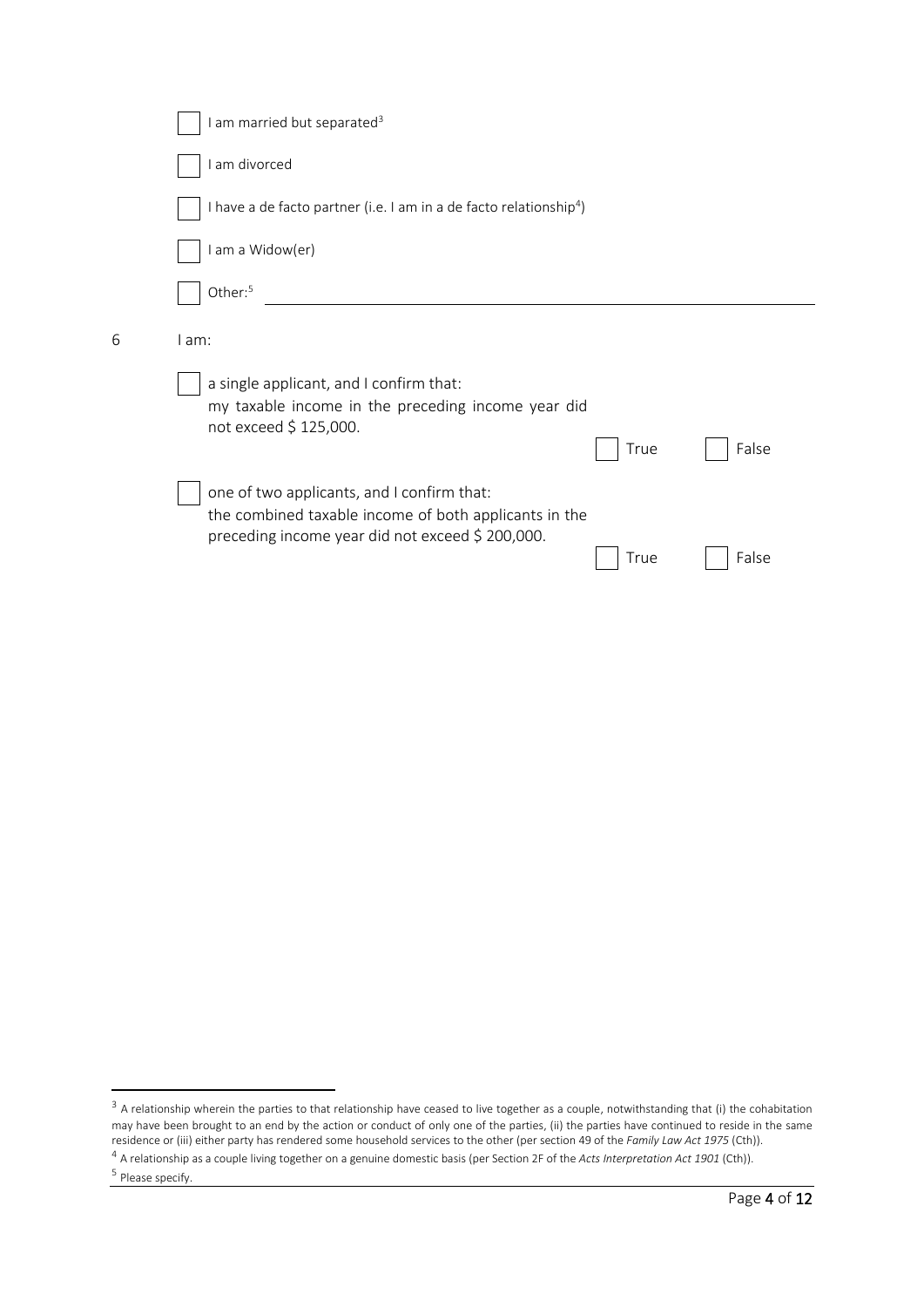# **PART B: Family Home Guarantee**

| 1 |               | I do not currently hold:                                                                                                                                                                                           |             |       |
|---|---------------|--------------------------------------------------------------------------------------------------------------------------------------------------------------------------------------------------------------------|-------------|-------|
|   | a)            | a freehold interest in real property in Australia                                                                                                                                                                  | True        | False |
|   | b)            | a lease of land in Australia <sup>6</sup>                                                                                                                                                                          | True        | False |
|   | c)            | a company title interest in land in Australia <sup>7</sup>                                                                                                                                                         | True        | False |
| 2 |               | I confirm that:                                                                                                                                                                                                    |             |       |
|   |               | I do not have spouse                                                                                                                                                                                               | True        | False |
|   |               | I do not have a de facto partner                                                                                                                                                                                   | True        | False |
| 3 | $l$ am:       | the natural parent of one or more dependent children                                                                                                                                                               |             |       |
|   |               | the adoptive parent of one or more dependent children                                                                                                                                                              |             |       |
| 4 |               | I confirm that:<br>I am legally responsible (whether alone or jointly with another person)<br>for the day-to-day care, welfare and development of at least one<br>dependent child whose details are set out below: | True        | False |
|   | a)            | Name of the child                                                                                                                                                                                                  |             |       |
|   |               | insert full legal name (including first name, middle name(s) and family name)                                                                                                                                      |             |       |
|   | b)            | Date of birth of the child                                                                                                                                                                                         |             |       |
|   | $\mathsf{c})$ | The child is residing with me                                                                                                                                                                                      | True        | False |
|   | d)            | The child is currently receiving full-time education at a school,<br>college or university                                                                                                                         | <u>Hrue</u> | False |
|   | $\epsilon$ )  | The child has not earned (and is not reasonably expected to earn)<br>an income of more than \$6,403 in the current financial year                                                                                  | True        | False |
|   | f)            | The child is receiving a social security pension (other than a<br>disability support pension within the meaning of the Social Security<br>Act 1991 (Cth))                                                          | True        | False |
|   | g)            | The child is receiving a disability support pension within the<br>meaning of the Social Security Act 1991 (Cth)                                                                                                    | True        | False |
|   | h)            | The child is receiving a social security benefit                                                                                                                                                                   | True        | False |
|   | $\mathsf{i}$  | The child is receiving payments under a program included in the<br>programs known as Labour Market Programs.                                                                                                       | True        | False |

 6 As described in paragraph 104-115(1)(b) of the *Income Tax Assessment Act 1997* (Cth)

<sup>7</sup> Within the meaning of Part X of the *Income Tax Assessment Act 1936* (Cth)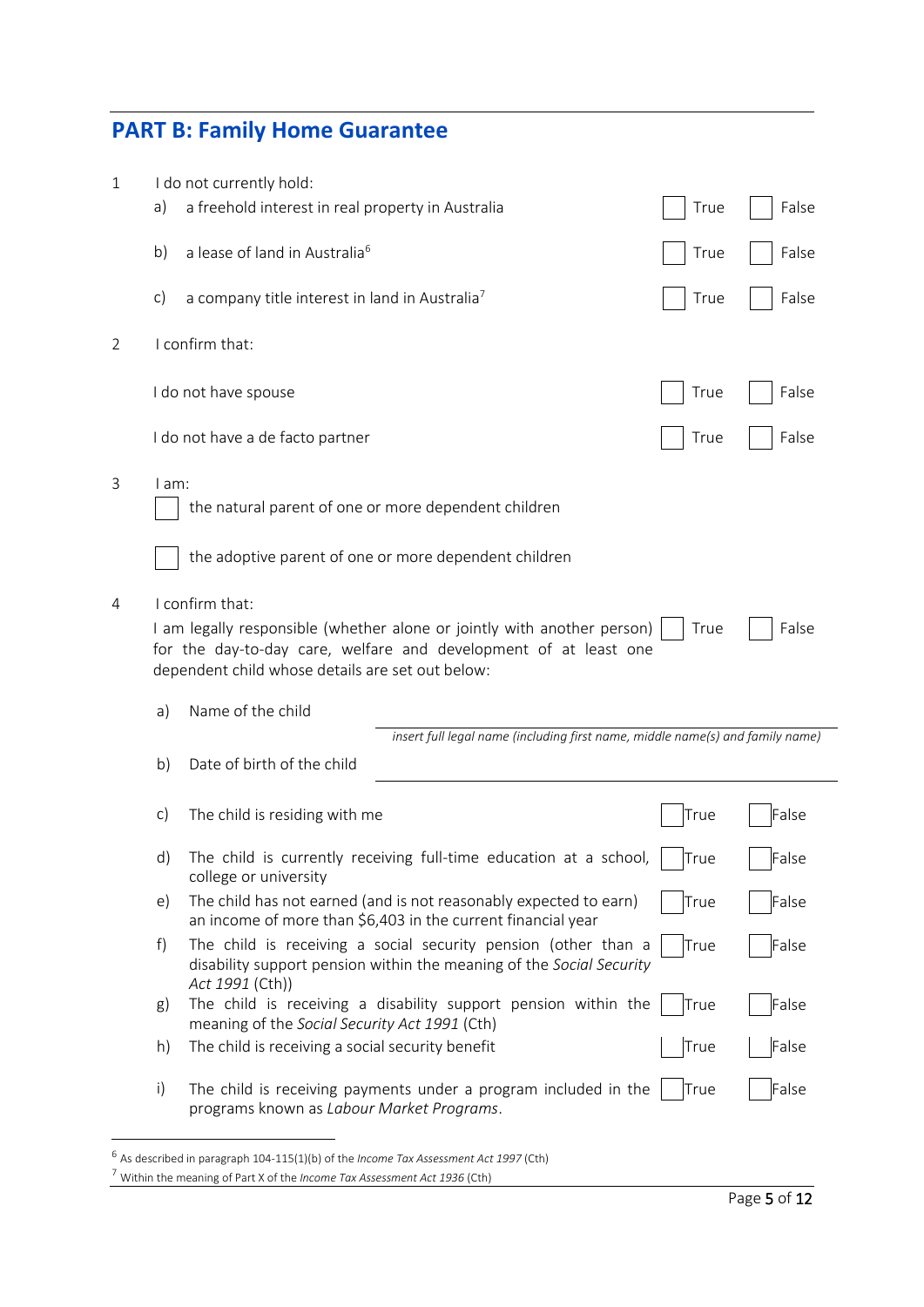# **PART C: New Home Guarantee**

1 I am:

|          | purchasing a New Home that is a newly constructed dwelling and confirm: <sup>8</sup>                                               |               |
|----------|------------------------------------------------------------------------------------------------------------------------------------|---------------|
| a)       | the New Home I am purchasing was built on or after 1 January                                                                       |               |
|          | 2020; and                                                                                                                          |               |
| b)<br>c) | this is the first sale of the home since it was built; and                                                                         |               |
|          | if it isn't the first sale, the New Home was substantially renovated<br>by the vendor or built by the vendor to replace demolished |               |
|          | premises on the land; and                                                                                                          |               |
| d)       | since the New Home was built, no one has lived in the property or                                                                  |               |
|          | the property has not been rented or leased, or been made                                                                           |               |
|          | available, for rent or lease.                                                                                                      |               |
|          |                                                                                                                                    | False<br>True |
|          | building a New Home and confirm: <sup>9</sup>                                                                                      |               |
| a)       | building of the New Home started (or is scheduled to start) on:                                                                    |               |
|          |                                                                                                                                    | insert date   |
| b)       | building of the New Home has finished (or is scheduled to finish)                                                                  |               |
|          | on:                                                                                                                                |               |
|          |                                                                                                                                    | insert date   |
|          | purchasing a New Home off-the-plan and confirm: <sup>10</sup>                                                                      |               |
| a)       | this is the first sale of the home since it was built                                                                              |               |
|          |                                                                                                                                    | yes/no        |
| b)       | if it is not the first sale, the New Home was substantially<br>renovated by the vendor or built by the vendor to replace           |               |
|          | demolished premises on the land                                                                                                    |               |
|          |                                                                                                                                    | yes/no        |
| c)       | since the New Home was built, no one has lived in the property or                                                                  |               |
|          | the property has not been rented or leased, or been made<br>available, for rent or lease                                           |               |
|          |                                                                                                                                    | yes / no      |
| d)       | building of the New Home started (or is scheduled to start) on:                                                                    |               |
|          |                                                                                                                                    | insert date   |
| e)       | building of the New Home has finished (or is scheduled to finish)<br>on:                                                           |               |
|          |                                                                                                                                    | insert date   |

 $^8$  To be supported by attaching a statement from the vendor.

 $9$  To be supported by attaching a statement from the vendor.

<sup>&</sup>lt;sup>10</sup> To be supported by attaching a statement from the vendor.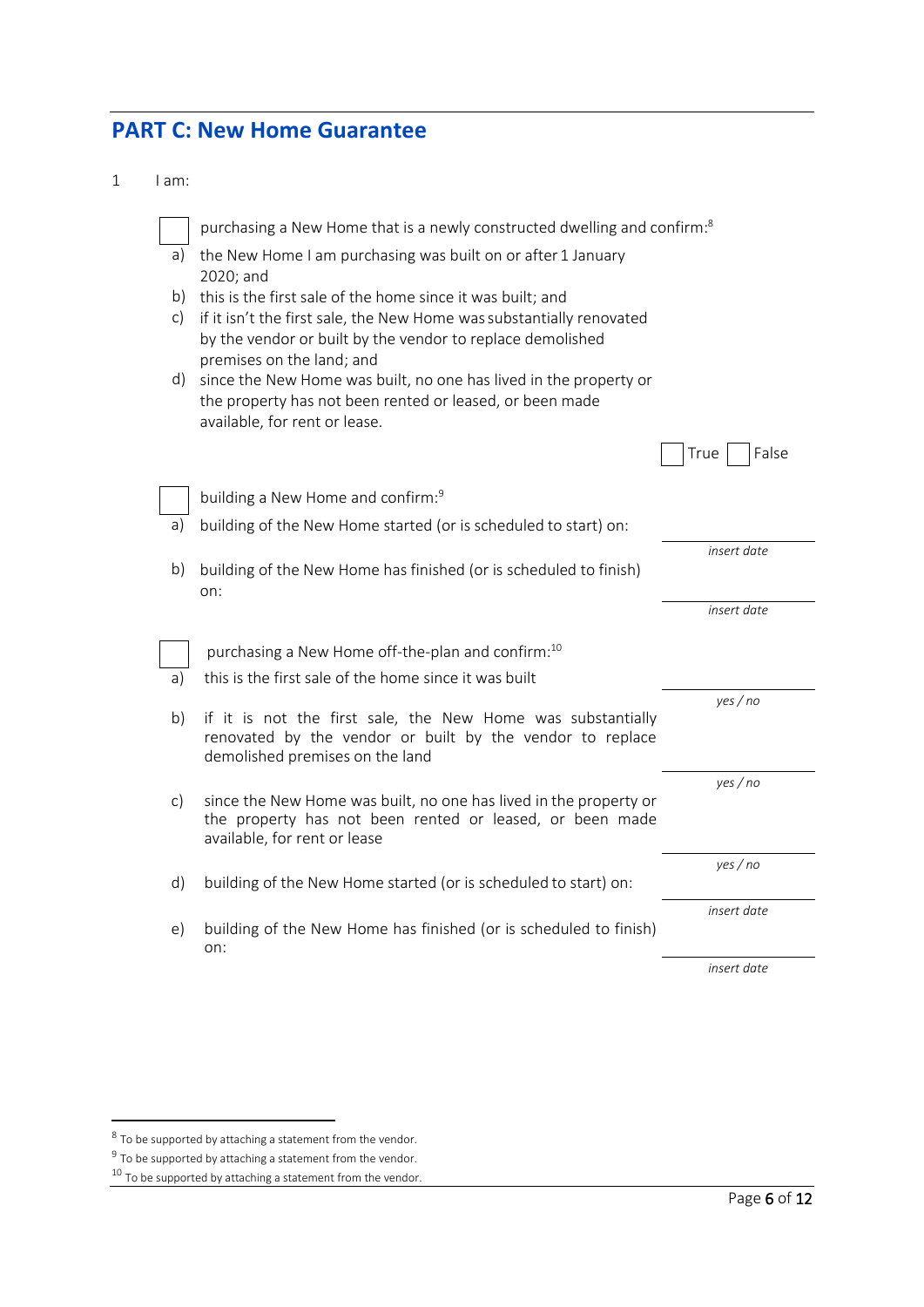# **PART D: First Home Loan Deposit Scheme Guarantee**

| $\mathbf{1}$ | I am a single applicant                                                                                                                                                                                                                                                                                                                                                                                                                                                             | True                                      | False                                                                                  |
|--------------|-------------------------------------------------------------------------------------------------------------------------------------------------------------------------------------------------------------------------------------------------------------------------------------------------------------------------------------------------------------------------------------------------------------------------------------------------------------------------------------|-------------------------------------------|----------------------------------------------------------------------------------------|
|              | I am one of two (2) applicants                                                                                                                                                                                                                                                                                                                                                                                                                                                      | True                                      | False                                                                                  |
| 2            | Full legal name of the second applicant (if applicable):                                                                                                                                                                                                                                                                                                                                                                                                                            |                                           |                                                                                        |
| 3            | I am the spouse or de facto partner of the individual<br>named in 2 above:<br>True                                                                                                                                                                                                                                                                                                                                                                                                  | False                                     | Not applicable                                                                         |
| 4            | I do not currently hold, and have not previously held:<br>a)<br>a freehold interest in real property in Australia<br>b)<br>a lease of land in Australia <sup>11</sup><br>a company title interest in land in Australia <sup>12</sup><br>$\mathsf{c})$                                                                                                                                                                                                                               | True<br>True<br>True                      | False<br>False<br>False                                                                |
| 5            | I confirm that, to the best of my knowledge and belief,<br>the second applicant:<br>is an Australian citizen<br>True<br>a)<br>is at least 18 years of age<br>b)<br>True<br>does not currently hold, and has not previously held:<br>$\mathsf{C}$<br>a freehold interest in real property in Australia<br>True<br>$\mathsf{i}$<br>a lease of land in Australia <sup>13</sup><br>$\mathsf{ii}$<br>True<br>a company title interest in land in Australia <sup>14</sup><br>iii)<br>True | False<br>False<br>False<br>False<br>False | Not applicable<br>Not applicable<br>Not applicable<br>Not applicable<br>Not applicable |
| 6            | I am:<br>purchasing residential property<br>purchasing an interest in land on which a dwelling is not affixed and confirm:<br>the loan relates to the construction of a dwelling on the land                                                                                                                                                                                                                                                                                        | True                                      | False                                                                                  |
| 7            | I intend to occupy the property to be purchased                                                                                                                                                                                                                                                                                                                                                                                                                                     | True                                      | False                                                                                  |

 $\overline{\phantom{a}}$ 

<sup>11</sup> As described in paragraph 104-115(1)(b) of the *Income Tax Assessment Act 1997* (Cth)

<sup>12</sup> Within the meaning of Part X of the *Income Tax Assessment Act 1936* (Cth)

<sup>13</sup> As described in paragraph 104-115(1)(b) of the *Income Tax Assessment Act 1997* (Cth)

<sup>14</sup> Within the meaning of Part X of the *Income Tax Assessment Act 1936* (Cth)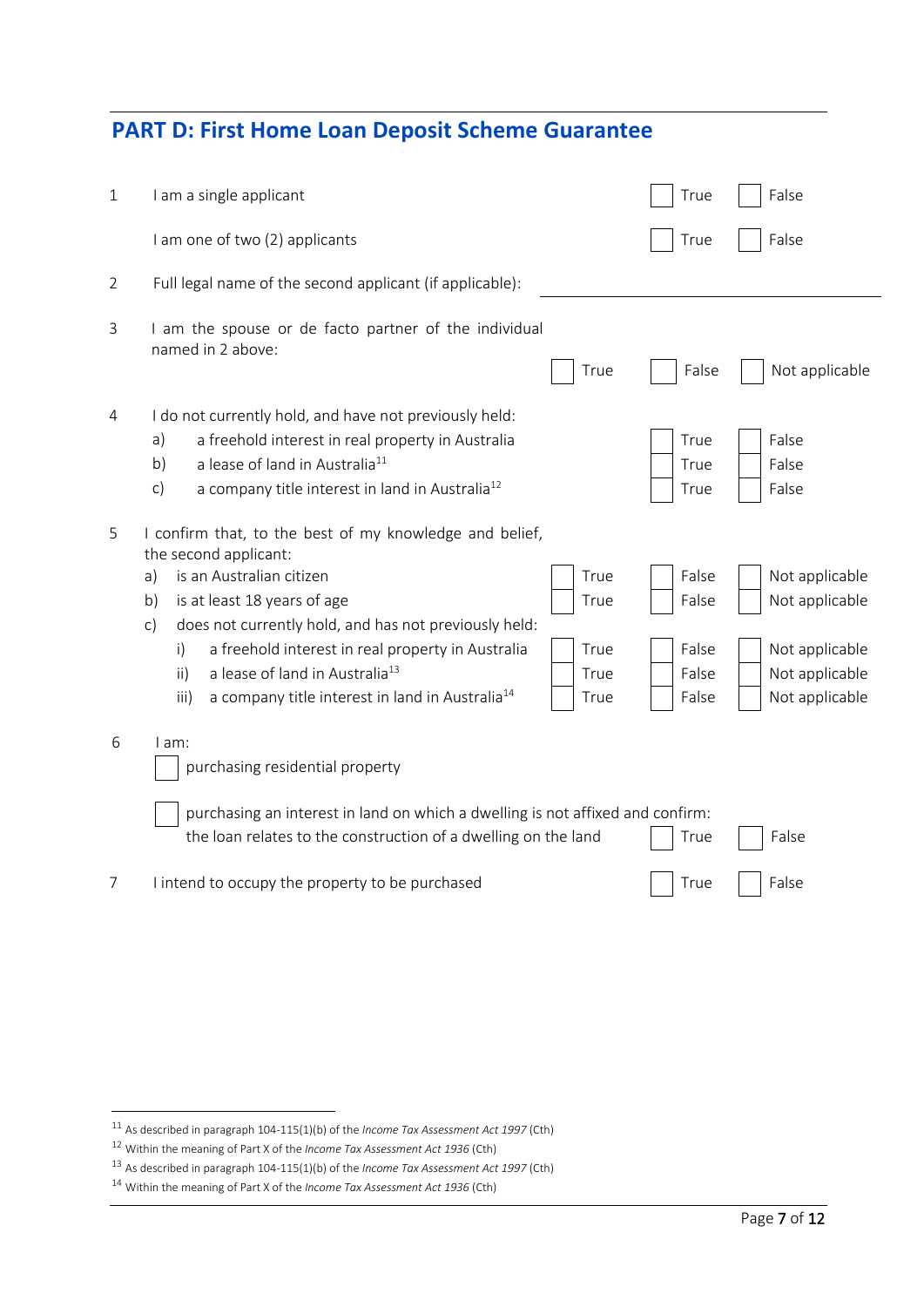# **PART E: Declaration and Execution**

- 1 I declare that I have completed this Home Buyer Declaration honestly and accurately.
- 2 I understand the eligibility criteria for my home loan to participate under the Scheme (in particular, my personal circumstances and qualification as an eligible single parent or eligible home buyer) (Eligibility Criteria), including as described in either the '*Australian Government - First Home Loan Deposit Scheme - Scheme Information Guide'* dated 1 July 2021, the *'Australian Government - New Home Guarantee - Scheme Information Guide'* dated 1 July 2021, or the *'Australian Government - Family Home Guarantee – Scheme Information Guide'* dated 1 July 2021 (as may be applicable), and published by the National Housing Finance and Investment Corporation (NHFIC) (a copy of which I have read and understood) (each a Scheme Information Guide).
- 3 I have carefully considered my eligibility for the Scheme and declare that all information provided by me to the lender in relation to my taxable income is true and complete and to the best of my knowledge that I satisfy, and my home loan (including the property purchased using my home loan) satisfies, each of the Eligibility Criteria. I am not aware of any matter that might disqualify me or my home loan from meeting any one of the Eligibility Criteria.
- 4 If at any time there is a change in circumstances leading me to believe that any one of the Eligibility Criteria may no longer be met, I undertake to notify the lender in writing as soon as possible after the occurrence of such a change (providing reasonable details).
- 5 I intend to move into the home the subject of this Home Buyer Declaration within 6 months of either the date of settlement of my loan or, if later, the date an occupancy certificate is issued and, unless the ADF owner-occupier exemption (as defined in the Scheme Information Guide) applies to me, live there for so long as my loan remains guaranteed under the Scheme.
- 6 I authorise the lender, as permitted by law, to collect, access and exchange information about me (including my Medicare number and/or other government related identifiers and personal information) to verify my proof of identity, if applicable, to verify my status as a natural or adoptive parent of one or more dependent children and to determine my eligibility for the Scheme. This includes sharing my information with NHFIC, the Australian Government and with third parties engaged by the lender to verify my eligibility.
- 7 I authorise NHFIC, as permitted by law, to collect, access and exchange information about me to verify my proof of identity, if applicable, to verify my status as a natural or adoptive parent of one or more dependent children and to determine my eligibility for the Scheme. This includes sharing my information with third parties engaged by NHFIC to verify my eligibility. This also includes sharing my information with other Commonwealth, State and Territory bodies for the purpose of matching my data.
- 8 I authorise the lender, as permitted by law, to collect, access and exchange information about me and my loan with NHFIC for the purposes of administering and operating the Scheme.
- 9 I authorise NHFIC to use information provided by me in applying to participate in the Scheme for research and policy development purposes (on a de-identified basis) aimed at improving housing outcomes for Australians.
- 10 I acknowledge that if I cease to meet the Eligibility Criteria, I will not be entitled to participate in the Scheme and there may be adverse consequences under the terms and conditions of my loan agreement with the lender (including that lender's mortgage insurance premiums, additional fees, charges or other requirements may apply). I acknowledge that none of the lender, NHFIC nor the Australian Government will be liable for any losses or costs that I may incur.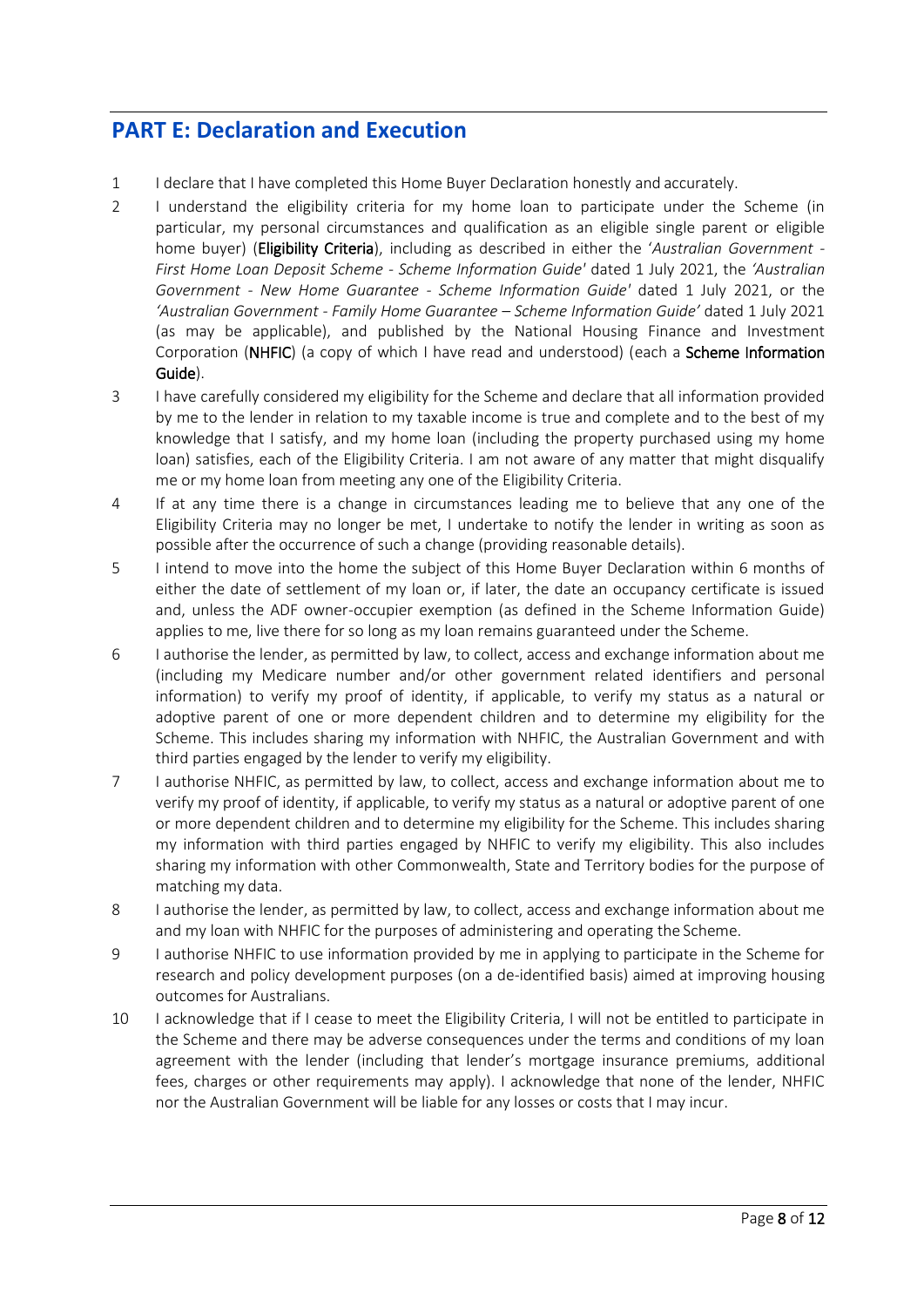I understand that a person who intentionally makes a false statement in a statutory declaration is guilty of an offence under section 11 of the *Statutory Declarations Act 1959* (Cth), and I believe that the statements in this declaration are true in every particular.

\_\_\_\_\_\_\_\_\_\_\_\_\_\_\_\_\_\_\_\_\_\_\_\_\_\_\_\_\_\_\_\_\_\_\_\_\_\_\_\_\_\_\_\_\_\_\_\_\_ Signature of person making the declaration

\_\_\_\_\_\_\_\_\_\_\_\_\_\_\_\_\_\_\_\_\_\_\_\_\_\_\_\_\_\_\_\_\_\_\_\_\_\_\_\_\_\_\_\_\_\_\_\_\_\_\_\_\_\_\_\_\_\_\_\_\_\_\_\_\_\_\_\_\_\_\_\_\_\_\_\_\_\_\_\_\_\_ Optional: Email address and/or telephone number of the person making the declaration

Declared at  $(place) on$   $(day) of$   $(month)$  (year)

Before me,

\_\_\_\_\_\_\_\_\_\_\_\_\_\_\_\_\_\_\_\_\_\_\_\_\_\_\_\_\_\_\_\_\_\_\_\_\_\_\_\_\_\_\_\_\_\_\_\_\_ Signature of person before whom the declaration is made

Full name (including first name, middle names (if any) and family name), qualification and address of person before whom the declaration is made (in printed letters) Name

| <b>N</b> dille          |  |
|-------------------------|--|
| Qualification           |  |
| <b>Physical Address</b> |  |
|                         |  |
| <b>State</b>            |  |
| Postcode                |  |

\_\_\_\_\_\_\_\_\_\_\_\_\_\_\_\_\_\_\_\_\_\_\_\_\_\_\_\_\_\_\_\_\_\_\_\_\_\_\_\_\_\_\_\_\_\_\_\_\_\_\_\_\_\_\_\_\_\_\_\_\_\_\_\_\_\_\_\_\_\_\_\_\_\_\_\_\_\_\_\_\_\_ Optional: Email address and/or telephone number of the person making the declaration

Note 1: A person who intentionally makes a false statement in a statutory declaration is guilty of an offence, the punishment for which is imprisonment for a term of 4 years - see section 11 of the Statutory Declarations Act.

Note 2: Chapter 2 of the *Criminal Code* (Cth) applies to all offences against the *Statutory Declarations Act* - see section 5A of the *Statutory Declarations Act*.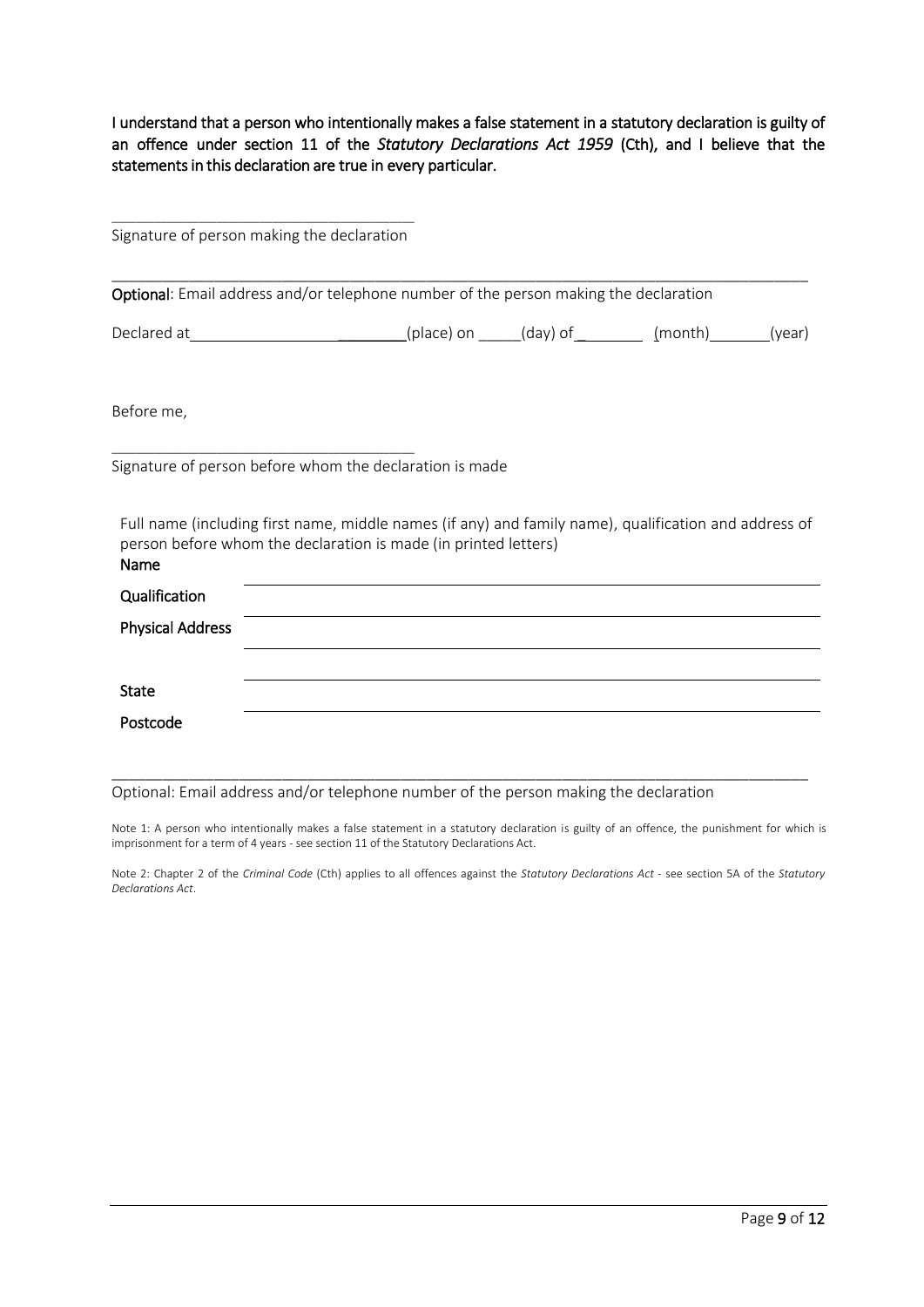## A statutory declaration under the *Statutory Declarations Act 1959* (Cth) may be made before:

1 a person who is currently licensed or registered under a law of the Commonwealth, a State or Territory to practise in one of the following occupations:

| Architect            | Chiropractor             | Dentist                                                                                           |
|----------------------|--------------------------|---------------------------------------------------------------------------------------------------|
| Financial adviser    | <b>Financial Planner</b> | Legal practitioner                                                                                |
| Medical practitioner | Midwife                  | Migration<br>agent<br>registered under Division<br>3 of Part 3 of the<br>Migration Act 1958 (Cth) |
| <b>Nurse</b>         | Occupational therapist   | Optometrist                                                                                       |
| Patent attorney      | Pharmacist               | Physiotherapist                                                                                   |
| Psychologist         | Trade marks attorney     | Veterinary surgeon                                                                                |

- 2 a person who is enrolled on the roll of the Supreme Court of a State or Territory, or the High Court of Australia, as a legal practitioner (however described); or
- 3 a person who is in the following list:
	- Accountant who is:
		- a. a fellow of the National Tax Accountants' Association; or
		- b. a member of any of the following:
			- i. Chartered Accountants Australia and New Zealand;
			- ii. the Association of Taxation and Management Accountants;
			- iii. CPA Australia;
			- iv. the Institute of Public Accountants
	- Agent of the Australian Postal Corporation who is in charge of an office supplying postal services to the public
	- APS employee engaged on an ongoing basis with 5 or more years of continuous service who is not specified in another item in this list
	- Australian Consular Officer or Australian Diplomatic Officer (within the meaning of the *Consular Fees Act 1955 (Cth)*)
	- Bailiff
	- Bank officer with 5 or more continuous years of service
	- Building society officer with 5 or more years of continuous service
- Chief executive officer of a Commonwealth court
- Clerk of a court
- Commissioner for Affidavits
- Commissioner for Declarations
- Credit union officer with 5 or more years of continuous service
- Employee of a Commonwealth authority

engaged on a permanent basis with 5 or more years of continuous service who is not specified in another item in this list

- Employee of the Australian Trade and Investment Commission who is:
	- a. in a country or place outside Australia;and
	- b. authorised under paragraph 3 (d) of the *Consular Fees Act 1955 (Cth)*; and
	- c. exercising the employee's function at that place
- Employee of the Commonwealth who is:
	- a. at a place outside Australia;and
	- b. authorised under paragraph 3 (c) of the *Consular Fees Act 1955 (Cth)*; and
	- c. exercising the employee's function at that place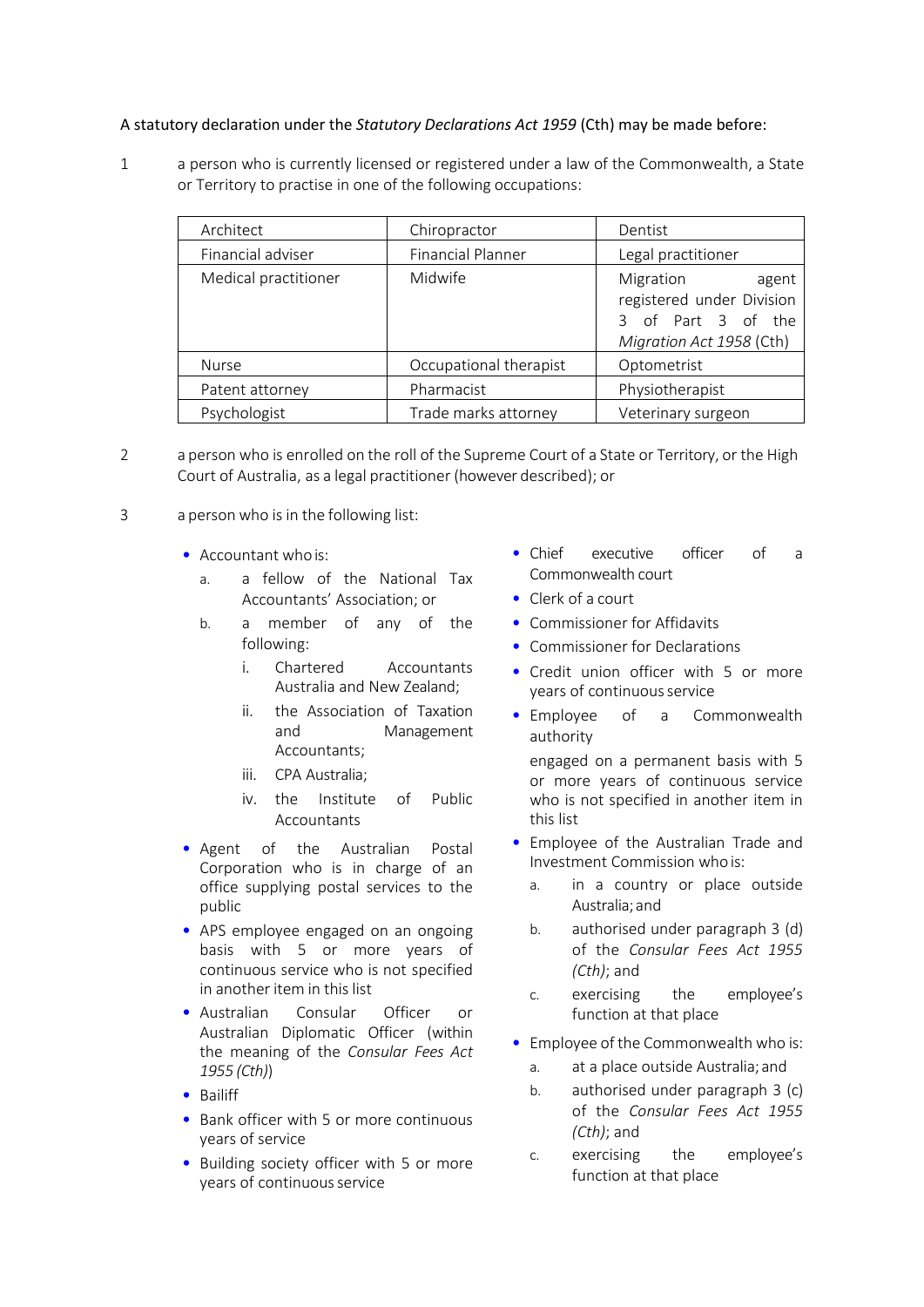- Engineer who is:
	- a. a member of Engineers Australia, other than at the grade of student;or
	- b. a Registered Professional Engineer of Professionals Australia;or
	- c. registered as an engineer under a law of the Commonwealth, a State or Territory; or
	- d. registered on the National Engineering Register by EngineersAustralia.
- Finance company officer with 5 or more years of continuous service
- Holder of a statutory office not specifiedin another item in thislist
- Judge
- Justice of the Peace
- Magistrate
- Marriage celebrant registered under Subdivision C of Division 1 of Part IV of the *Marriage Act 1961(Cth)*
- Master of a court
- Member of the Australian Defence Force who is:
	- a. an officer;or
	- b. a non-commissioned officer within the meaning of the *Defence Force Discipline Act 1982 (Cth)* with 5 or more years of continuous service; or
	- c. a warrant officer within the meaning of that Act
- Member of the Australasian Institute of Mining and Metallurgy
- Member of the Governance Institute of Australia Ltd
- Member of:
	- a. the Parliament of the Commonwealth; or
	- b. the Parliament of a State;or
	- c. a Territory legislature; or
	- d. a local government authority.
- Minister of religion registered under Subdivision A of Division 1 of Part IV of the *Marriage Act 1961 (Cth)*
- Notary public, including a notary public<br>(however described) exercising described) exercising functions at a place outside:
	- a. the Commonwealth; and
	- b. the external Territories of the Commonwealth Permanent employee of the Australian Postal Corporation with 5 or more years of continuous service who is employed in an office providing postal services to the public
- Permanent employee of:
	- a. a State or Territory or a State or Territory authority; or
	- b. a local government authority
- with 5 or more years of continuous service, other than such an employee who is specified in another item of this list
- Person before whom a statutory declaration may be made under the law of the State or Territory in which the declaration is made
- Police officer
- Registrar, or Deputy Registrar, of a court
- Senior executive employee of a Commonwealth authority
- Senior executive employee of a State or **Territory**
- SES employee of the Commonwealth
- Sheriff
- Sheriff's officer
- Teacher employed on a permanent fulltime or part-time basis at a school or tertiary education institution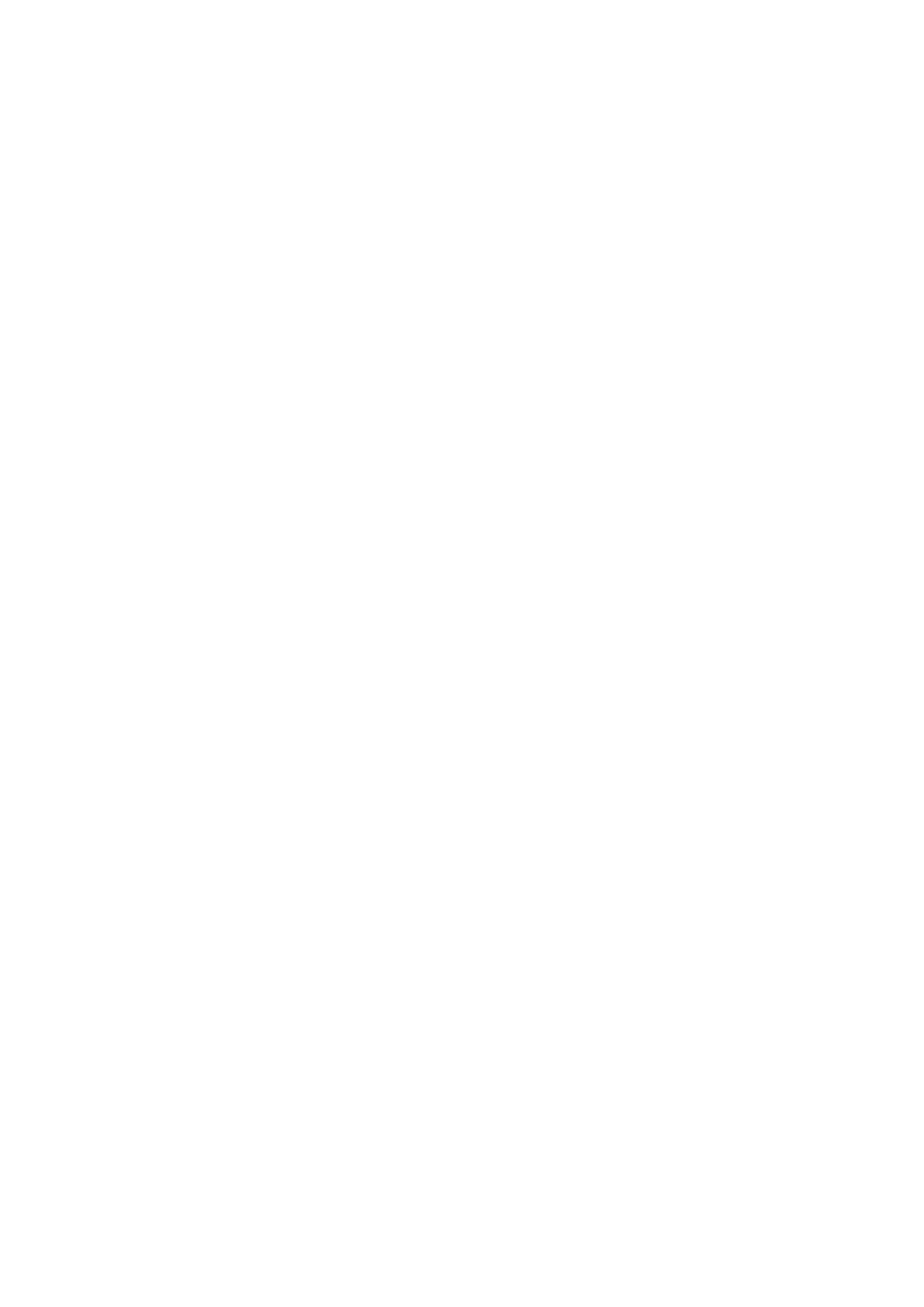

# **NHFIC Research Survey**

Thank you for participating in this voluntary survey. All questions are optional, with the entire survey taking less than two minutes to complete.

The National Housing and Finance Investment Corporation (NHFIC) is conducting research to develop a greater understanding of housing demand, supply and affordability in Australia. The information you provide in this survey will assist NHFIC in undertaking this research. The results of this research may be used in reports prepared by NHFIC or may be provided to the Australia Government and used in its own reports.

NHFIC takes privacy seriously - your personal information is kept anonymous, strictly confidential and will not be directly attributed to you as an individual.

Your answers in this survey will in no way impact your application or eligibility for the First Home Loan Deposit Scheme, New Home Guarantee or Family Home Guarantee. The data will be directly communicated to NHFIC via the lender you are submitting your application with.

# *Please circle your survey response from the choices presented.*

## **1. What best describes your gender?**

- Female **Female** Female
- Male  **Male** Male
- Other Other Other
- Prefer not to say contained the Prefer not to say
- Applicant 1 Applicant 2 *(if applicable)*
	-
	-
	-
	-
- **2. How many children/dependents do you have that are under 18 years of age, and are wholly or substantially financially dependent on you?** *(choose one only)*
	- 1 dependent
	- 2 dependents
	- 3 dependents
	- 4 or more dependents

## **3. Which of the following are you (or intending to) also participate in?** *(choose all that apply)*

- First Home Owner's Grant
- Stamp Duty Concession Scheme
- HomeBuilder Grant
- First Home Super Saver Scheme
- None of the above